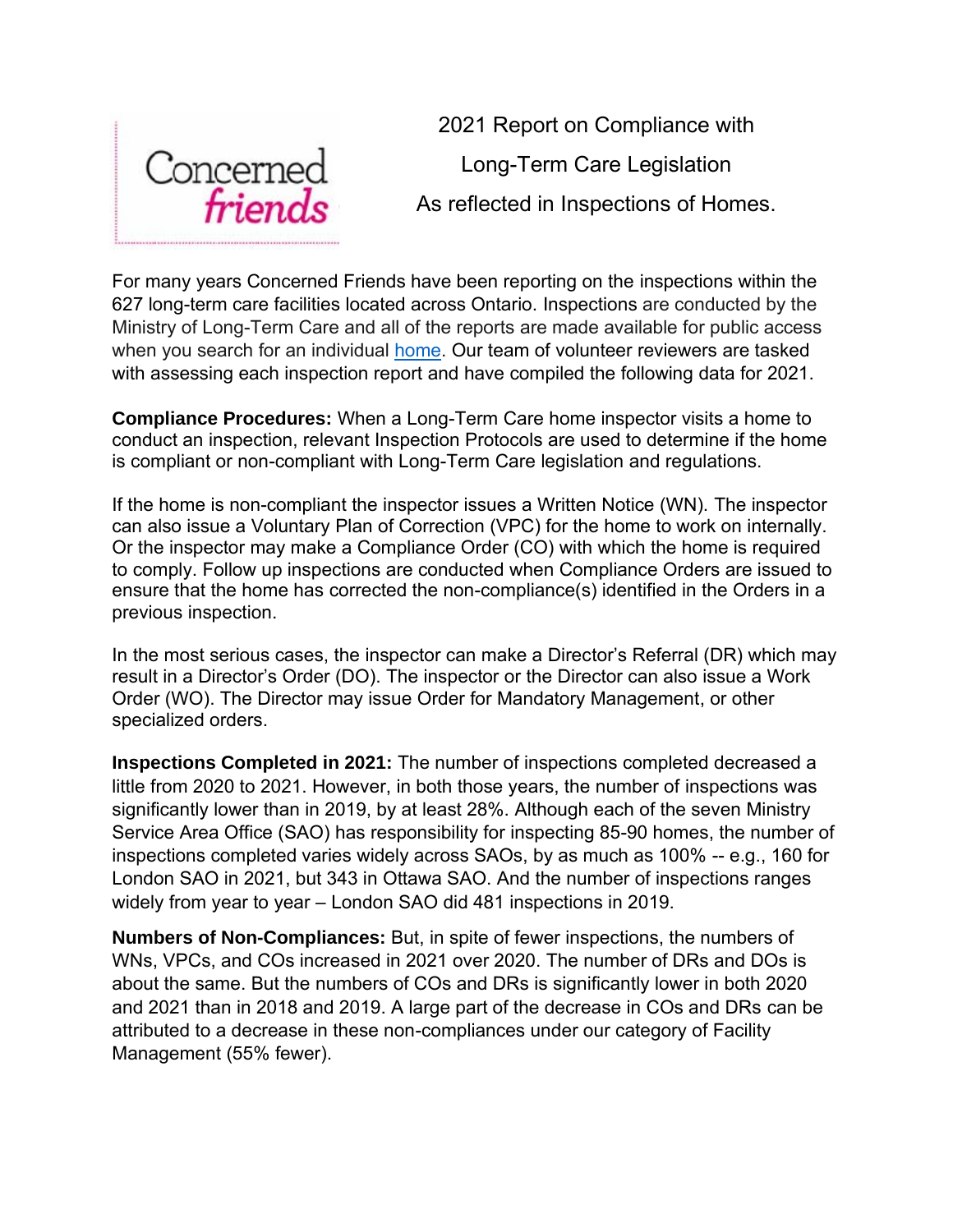**Separate Problem Category for Infection Protection and Control (IPAC):** Reviewers noted an increase in non-compliance related to Infection Protection and Control (IPAC) in 2021 – an understandable focus during the second year of the pandemic. Therefore, we have decided to add a specific category for Infection Control, distinct from the other safety concerns and hazards (e.g., bed rails, unlocked doors, etc.)

**Comprehensive Annual Inspections: PCIs vs RQIs:** In 2017 virtually every home in Ontario received a Resident Quality Inspection (RQI). In 2018 the number of RQIs completed fell to 327 for 627 homes (18 in 2019, 0 in 2020).

Proactive Compliance Inspections (PCIs) were introduced late in 2021 (17 completed). Up to April 18, Concerned Friends has received 20 PCIs in 2022. So far Reviewers are reserving judgment regarding the PCIs – we are not certain they are as thorough as the RQI. And the focus seems to be less directly on the resident experience (the RQI started from interviews with residents and families).

**Focus on Critical Incident and Complaints:** When Reviewers met with the Director of Compliance in June of 2019, we were informed that the focus of inspections would be on the backlog of complaints and critical incidents which had accumulated over time. The suggestion seemed to be that these inspections would now take precedence over comprehensive annual inspections. However, inspections involving complaints and critical incidents are focused on the issue at hand and seldom go beyond. Many aspects of care receive no attention until a problem occurs or a complaint is made.

**Inspection Delays:** In addition, many complaints and critical incidents are not investigated promptly enough to get an accurate picture. Staff may not remember pertinent information when weeks go by, and documentation may be sparse or missing.

**Off-Site Inspections During the Pandemic:** Every inspection report lists all the dates of visits to the home during the inspection. During 2020 and 2021, increasingly more dates were listed as "off-site", which we understand to mean that the inspection was conducted by telephone. Reviewers are concerned that inspections by telephone are likely to be less adequate than those in person and look forward to seeing their numbers reduced.

**Changes in Reviewers Activities:** When comprehensive annual inspections were common, Reviewers did a detailed review of each RQI report. In addition, Reviewers also focused on any other inspections where the inspector had issued one or more compliance orders (COs). When RQIs were discontinued, Reviewers agreed to review all inspection reports for WNs, VPCs, COs etc. The results for all Ontario homes are tabulated on an annual spreadsheet for each of the seven SAOs and provide the basis for the accompanying tables of statistics.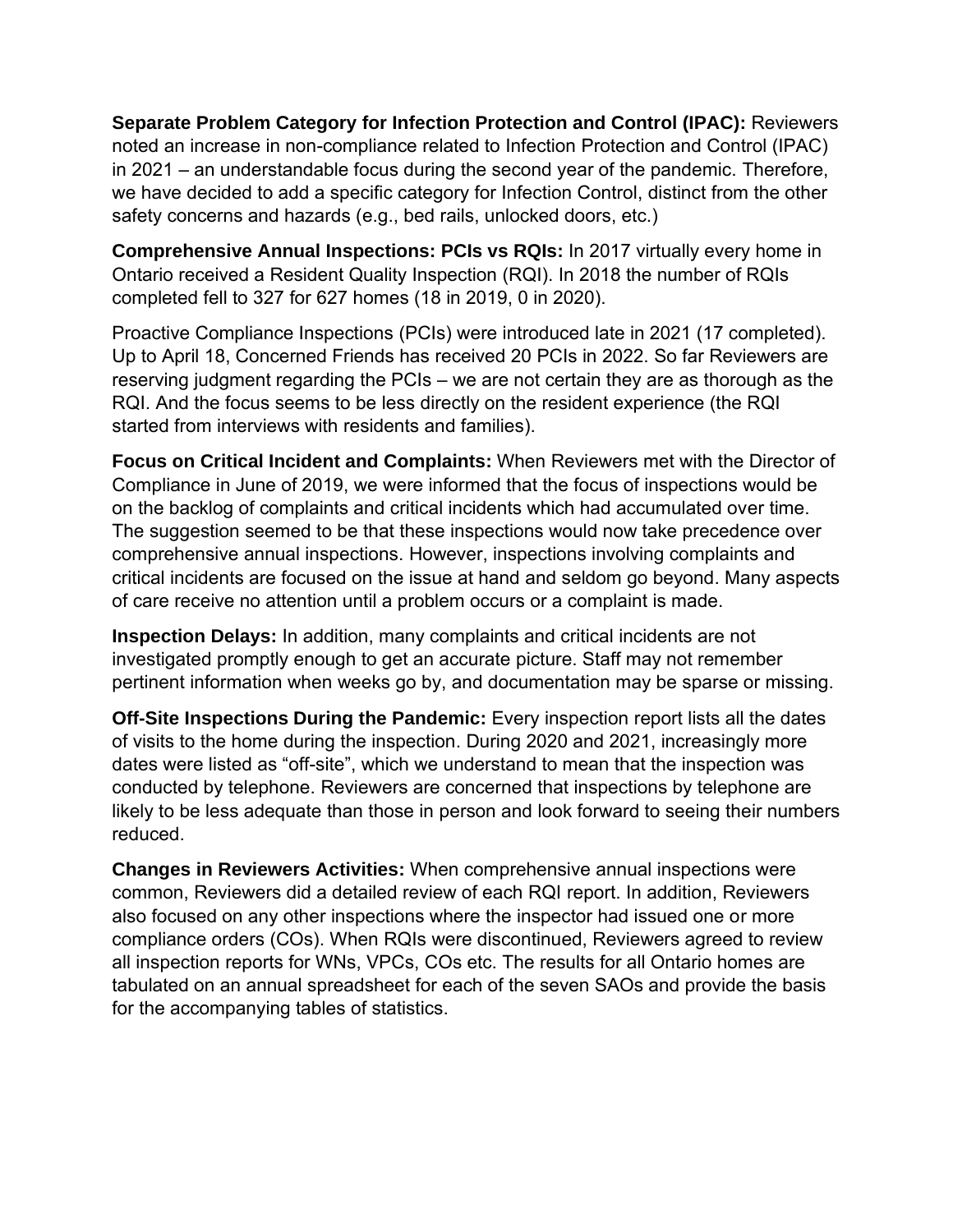## **2021 LTC INSPECTION DATA SUMMARY**

### **Non-Compliances by Service Area Office**

| Service Area (SAO)  | No. of<br><b>Homes</b> |           |            | 2021 Number of Each<br><b>Non-Compliance</b> |          |           |           |            | 2020 Number of Each<br><b>Non-Compliance</b> |           | 2019<br><b>Orders</b> | <b>Compliance</b> | 2018<br><b>Compliance</b><br><b>Orders</b> |     |                          |
|---------------------|------------------------|-----------|------------|----------------------------------------------|----------|-----------|-----------|------------|----------------------------------------------|-----------|-----------------------|-------------------|--------------------------------------------|-----|--------------------------|
|                     | in SAO                 | <b>WN</b> | <b>VPC</b> | CO                                           | DR       | <b>DO</b> | <b>WN</b> | <b>VPC</b> | CO                                           | <b>DR</b> | <b>DO</b>             | <b>CO</b>         | <b>DR</b>                                  | CO  | <b>DR</b>                |
| London              | 89                     | 408       | 218        | 119                                          | 2        | 0         | 245       | 146        | 78                                           |           | 0                     | 135               | 8                                          | 89  | 4                        |
| <b>Central West</b> | 88                     | 431       | 273        | 111                                          | 8        | 2         | 345       | 184        | 101                                          | 10        | $\overline{2}$        | 198               | 26                                         | 124 | 6                        |
| <b>Hamilton</b>     | 92                     | 516       | 274        | 64                                           | $\Omega$ | 0         | 337       | 179        | 49                                           | 0         |                       | 119               | 6                                          | 120 | 6                        |
| Toronto             | 88                     | 492       | 306        | 81                                           |          | 2         | 501       | 307        | 87                                           |           | 3                     | 105               |                                            | 101 | 4                        |
| <b>Central East</b> | 88                     | 762       | 431        | 186                                          | 5        | 2         | 523       | 327        | 75                                           | 0         |                       | 75                |                                            | 63  | $\overline{\phantom{a}}$ |
| Ottawa              | 94                     | 391       | 269        | 26                                           |          | 0         | 414       | 202        | 46                                           | ำ         | 0                     | 49                | 3                                          | 90  | 14                       |
| Sudbury             | 88                     | 545       | 338        | 68                                           | 3        |           | 479       | 258        | 134                                          | 4         | 0                     | 124               | 9                                          | 131 | 21                       |
| <b>TOTALS</b>       | 627                    | 3545      | 2109       | 655                                          | 20       |           | 2844      | 1603       | 570                                          | 25        | 7                     | 805               | 54                                         | 718 | 56                       |

#### **Inspection Types by Service Area Offices 2021 Inspection Types by Service Area Office (SAO)**

|                     | No. of       |            | 2021 |                           |     | <b>Number of Each</b> |               |            | 2020 |                           |            | <b>Number of Each</b> |               | <b>Number of Each</b><br>2019 |     |                   |            |           |               |  |  |  |
|---------------------|--------------|------------|------|---------------------------|-----|-----------------------|---------------|------------|------|---------------------------|------------|-----------------------|---------------|-------------------------------|-----|-------------------|------------|-----------|---------------|--|--|--|
| Service Area (SAO)  | <b>Homes</b> |            |      | <b>Type of Inspection</b> |     |                       |               |            |      | <b>Type of Inspection</b> |            |                       |               | <b>Type of Inspection</b>     |     |                   |            |           |               |  |  |  |
|                     | in SAO       | <b>CIS</b> |      | <b>Cmpl Other</b>         | PCI | <b>FU</b>             | <b>Totals</b> | <b>CIS</b> |      | <b>Cmpl Other</b>         | <b>RQI</b> | FU                    | <b>Totals</b> | <b>CIS</b>                    |     | <b>Cmpl Other</b> | <b>RQI</b> | <b>FU</b> | <b>Totals</b> |  |  |  |
| London              | 89           | 88         | 50   | 4                         |     | 13                    | 160           | 106        | 67   | 11                        |            |                       | 191           | 279                           | 156 | 9                 | 0          | 37        | 481           |  |  |  |
| <b>Central West</b> | 88           | 127        | 86   | 11                        | з   | 34                    | 261           | 175        | 88   | 19                        |            | 37                    | 319           | 132                           | 99  |                   | 0          | 59        | 297           |  |  |  |
| <b>Hamilton</b>     | 92           | 104        | 68   | 6                         |     | 12                    | 192           | 130        | 91   |                           |            | 31                    | 253           | 187                           | 157 |                   | h          | 55        | 405           |  |  |  |
| <b>Toronto</b>      | 88           | 120        | 93   | 4                         |     | 21                    | 240           | 134        | 109  |                           | 0          | 11                    | 257           | 174                           | 163 |                   | 0          | 26        | 367           |  |  |  |
| Central East        | 88           | 163        | 91   | 10                        |     | 17                    | 282           | 158        | 100  |                           |            | 16                    | 276           | 121                           | 116 | 3                 |            | 18        | 259           |  |  |  |
| <b>Ottawa</b>       | 94           | 178        | 140  | 4                         |     | 19                    | 343           | 161        | 124  |                           |            | 16                    | 303           | 242                           | 184 |                   |            | 21        | 452           |  |  |  |
| Sudbury             | 88           | 139        | 89   | 19                        |     | 60                    | 309           | 136        | 80   | 19                        |            | 52                    | 287           | 181                           | 91  | 18                | -          | 86        | 383           |  |  |  |
| <b>TOTALS</b>       | 627          | 919        | 617  | 58                        | 17  | 176                   | 1787          | 1000       | 659  | 57                        |            | 170                   | 1886          | 1316                          | 966 | 50                | 10         | 302       | 2644          |  |  |  |

# **Summary of Compliance Orders (CO) - Director Referrals (DR) - Director Orders (DO) By Non-Compliance Category (Definitions explanation below)**

|                     |                                              |                |          |                         |              |           |                        |           |           |                                    |                |           |                |           |           | <b>NON-COMPLIANCE CATEGORY</b> |           |     |                                     |                |                |           |           |                                                       |                       |           |           |             |                |                |  |
|---------------------|----------------------------------------------|----------------|----------|-------------------------|--------------|-----------|------------------------|-----------|-----------|------------------------------------|----------------|-----------|----------------|-----------|-----------|--------------------------------|-----------|-----|-------------------------------------|----------------|----------------|-----------|-----------|-------------------------------------------------------|-----------------------|-----------|-----------|-------------|----------------|----------------|--|
|                     | <b>Nursing &amp;</b><br><b>Personal Care</b> |                |          | <b>Care Plan</b>        |              |           | <b>Resident Rights</b> |           |           | <b>Medication</b><br><b>Issues</b> |                |           | <b>Dietary</b> |           |           | <b>Safety Hazards</b>          |           |     | <b>Maintenance</b><br><b>Issues</b> |                |                |           |           | <b>Facility Managem't</b><br><b>Quality Assurance</b> | <b>Staff Abuse or</b> | Neglect** |           | Totals 2021 |                |                |  |
| <b>SAO</b>          | CO                                           | <b>DR</b>      | DO.      | <b>CO</b>               | <b>DR</b>    | <b>DO</b> | <b>CO</b>              | <b>DR</b> | <b>DO</b> | <b>CO</b>                          | <b>DR</b>      | <b>DO</b> | co             | <b>DR</b> | <b>DO</b> | <b>CO</b>                      | <b>DR</b> | DO. | CO                                  | <b>DR</b>      | <b>DO</b>      | <b>CO</b> | <b>DR</b> | DO*                                                   | <b>CO</b>             | <b>DR</b> | <b>DO</b> | <b>CO</b>   | <b>DR</b>      | <b>DO</b>      |  |
| London              | 42                                           |                | $\Omega$ | 13                      |              |           | 10                     | $\Omega$  |           | 10                                 | $\mathbf{0}$   | 0         |                |           |           | 14                             |           |     | 3                                   | $\mathbf{0}$   | $\Omega$       | 26        | $\Omega$  |                                                       | n                     | $\Omega$  | $\Omega$  | 119         | $\overline{2}$ | $\mathbf 0$    |  |
| <b>Central West</b> | 17                                           |                | $\Omega$ | ∍                       | $\mathbf{0}$ |           | 8                      | ΩI        |           | 11                                 |                | O         | $\mathbf{a}$   |           |           | 13                             |           |     |                                     | $\mathbf{0}$   | $\Omega$       | 15        |           |                                                       | 18                    |           | $\Omega$  | 93          | 8              |                |  |
| <b>Hamilton</b>     | 14                                           | $\Omega$       | $\Omega$ | 9                       | $\mathbf{0}$ |           | 3                      | $\Omega$  |           | R                                  | $\Omega$       | O         | $\Omega$       | C         |           | 17                             | U         |     | C.                                  | $\overline{0}$ |                |           | ΩI        |                                                       | 6                     | $\Omega$  | $\Omega$  | 66          | 0              | 0              |  |
| <b>Toronto</b>      |                                              | ΩI             | $\Omega$ | $6 \overline{6}$        | $\Omega$     |           | 10                     | ΩI        |           |                                    | $\Omega$       | O         | 4              |           |           | 26                             |           |     |                                     | $\mathbf{0}$   |                | q         | ΩI        |                                                       | 8                     |           | $\Omega$  | 81          |                |                |  |
| <b>Central East</b> | 17                                           | $\Omega$       | $\Omega$ | 15                      |              |           | 5                      | ΩI        |           | 8                                  | $\Omega$       | $\Omega$  | 32             |           |           | 71                             |           |     | 4                                   | $\overline{0}$ | $\Omega$       | 15        |           |                                                       | 19                    | $\Omega$  | $\Omega$  | 186         | 5              |                |  |
| <b>Ottawa</b>       |                                              | <sub>0</sub>   | $\Omega$ | $\overline{\mathbf{z}}$ | $\Omega$     |           |                        | ΩI        |           | ΩI                                 | $\Omega$       | $\Omega$  | $\Omega$       |           |           | 13                             |           |     | $\Omega$                            | $\Omega$       |                |           |           |                                                       |                       | $\Omega$  | $\Omega$  | 26          |                | $\Omega$       |  |
| <b>Sudbury</b>      | 12                                           | 01             | $\Omega$ | 4                       | $\Omega$     | $\Omega$  | 13                     |           |           |                                    | $\mathbf{0}$   | 0         | $\mathcal{P}$  | C         |           | 15                             |           |     | $\Omega$                            | $\mathbf{0}$   |                |           | ΩI        |                                                       | 12                    | $\Omega$  | $\Omega$  | 68          | 3              |                |  |
| 2021 TOTALS         | <b>109</b>                                   |                | οI       | <b>56</b>               |              |           | 54                     |           |           | 49                                 |                | οI        | 42             |           |           | <b>169</b>                     |           | а   | 17                                  | $\Omega$       | $\mathbf{0}$   | <b>79</b> |           |                                                       | 64                    | 31        | οI        | 639         | 20             |                |  |
| 2020 Totals*        | 83                                           |                | $\Omega$ | 69                      |              | $\Omega$  | 61                     |           |           | 42                                 | $\overline{2}$ | $\Omega$  | 45             |           |           | 106                            |           | n   | <b>16</b>                           |                | $\overline{0}$ | 98        |           |                                                       | 60                    |           | $\Omega$  | 580         | 24             | 6              |  |
| 2019 Totals         | 106                                          | 8 <sup>1</sup> |          | 117                     | 10           |           | 156                    | 51        |           | 72                                 | 5 <sub>1</sub> |           | 26             |           |           | 94                             |           |     | 26                                  | $\Omega$       |                | 208       | 15        |                                                       |                       |           |           | 805         | 54             | $\overline{0}$ |  |
| 2018 Totals         | 101                                          |                |          | 84                      |              |           | 134                    | 11        |           | 54                                 |                |           | 25             |           |           | 104                            |           |     | 14                                  |                |                | 202       | 22        |                                                       |                       |           |           | 718         | 56             | $\mathbf{0}$   |  |

**CO - Compliance Order \* In 2020 there were 6 Directors' Orders (DOs) for Mandatory Management, which are listed under Facility Management.**

**DR - Director Referral \*\*Prior to 2020, Abuse and Neglect by Staff was included in Residents' Rights.**

**DO - Director Order In 2018-19, there were few DOs and we did not separate them from DRs.**